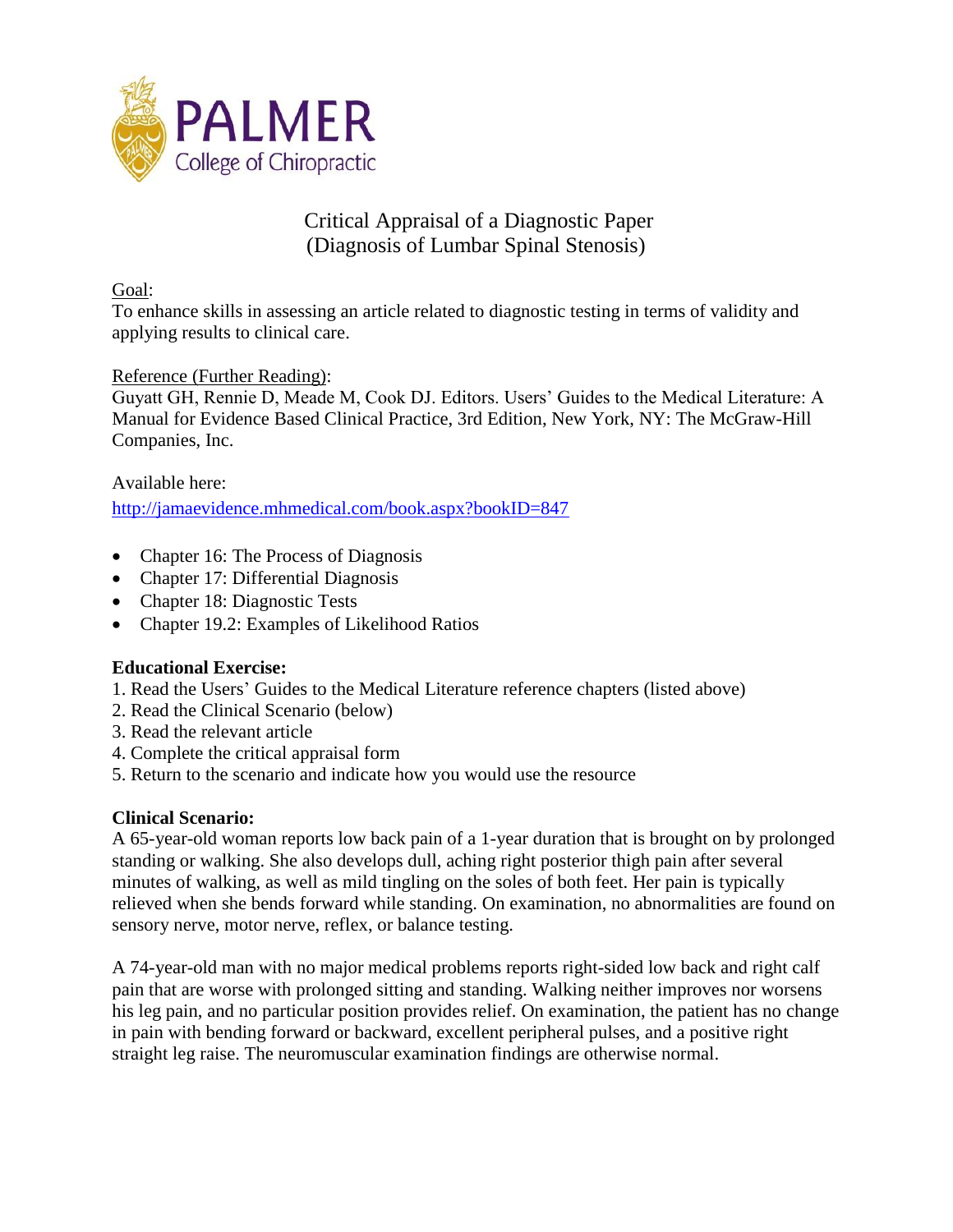Given that the characteristic signs and symptoms of lumbar spinal stenosis are common, the primary care clinician is left with the question: "Which patients with lower extremity and back pain have the clinical syndrome of lumbar spinal stenosis and which do not?" You have been advised that electrodiagnostic testing may provide additional clarity to help establish your diagnosis for each patient.

After going to PubMed 'clinical queries' and putting in your search terms: lumbar spinal stenosis and electrodiagnostic testing, you identify the following study which you decide to explore further:

#### **Haig AJ, et al. The sensitivity and specificity of electrodiagnostic testing for the clinical syndrome of lumbar spinal stenosis. Spine. 2005. 30(23):2667-76.**

The abstract indicates it is relevant to your patients and you decide to critically appraise this paper using the "Users' Guide" for a Diagnosis paper.

After critically appraising this paper, will you recommend electrodiagnostic testing for either patient? What is your best guess as to the probability of lumbar spinal stenosis in the two patients presented?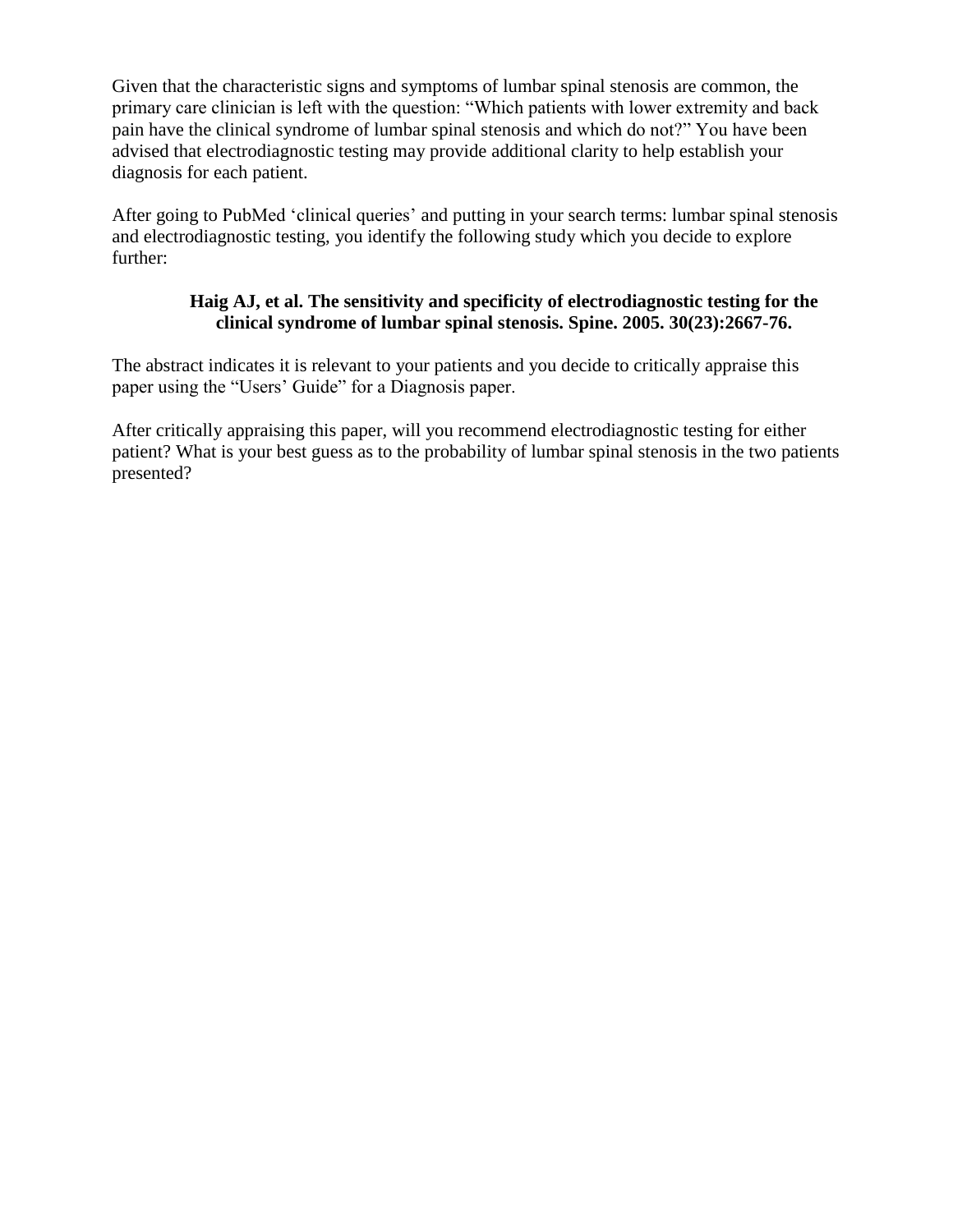

# **CRITICAL REVIEW FORM: DIAGNOSTIC TEST**

Identify and outline your clinical question in plain language:

## Build a PICO:

| D                        |  |
|--------------------------|--|
|                          |  |
| $\overline{\phantom{a}}$ |  |
|                          |  |

| Databases Searched: |  |
|---------------------|--|
| Resource Acquired:  |  |
|                     |  |

| Are the results of the study valid?                                                         |  |  |
|---------------------------------------------------------------------------------------------|--|--|
| Did participating patients present a<br>diagnostic uncertainty?                             |  |  |
| Did investigators compare the test<br>to an appropriate, independent<br>reference standard? |  |  |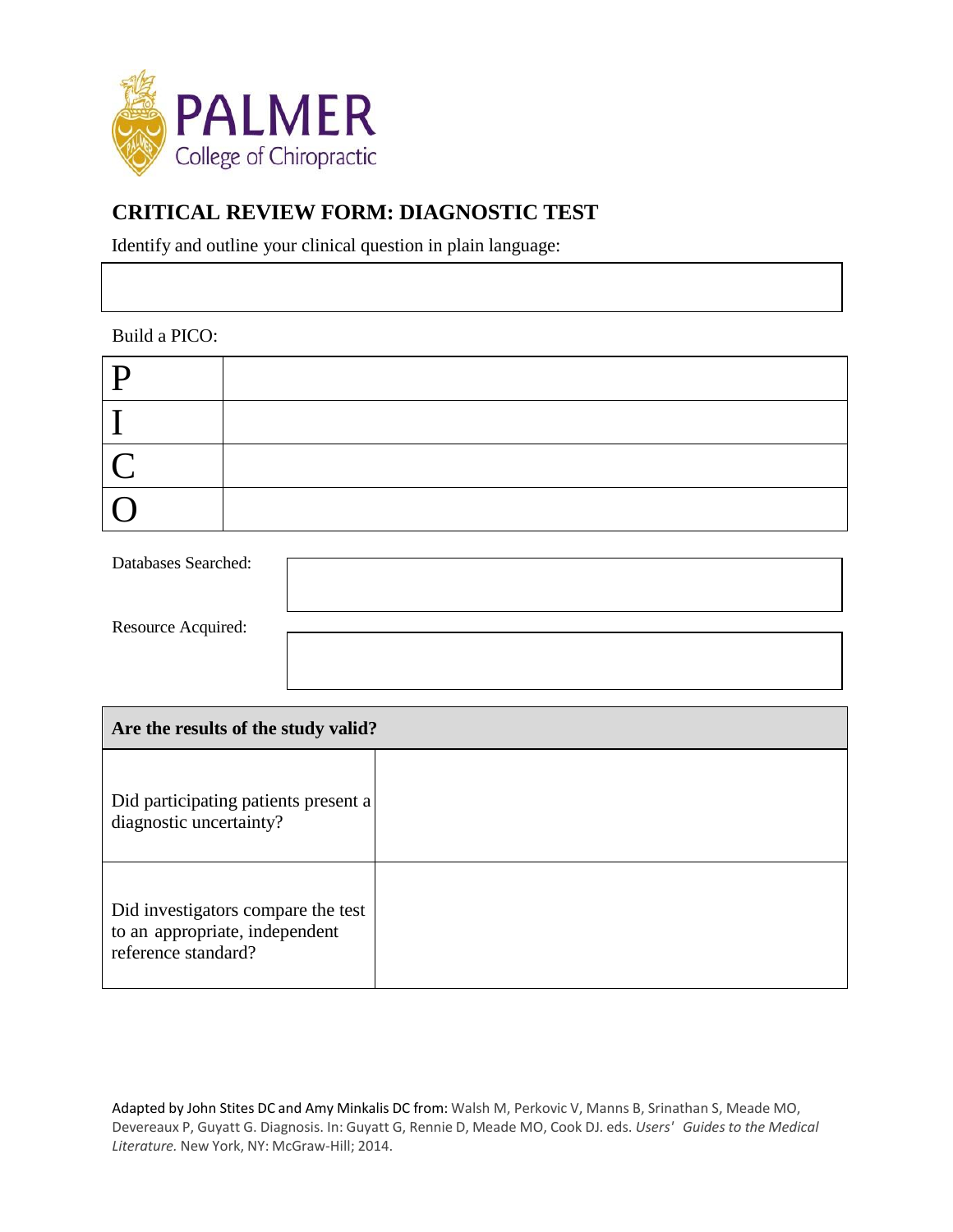| Were those interpreting the<br>test and reference standard<br>blind to the other results?                                                    |  |  |
|----------------------------------------------------------------------------------------------------------------------------------------------|--|--|
| Did investigators perform the<br>same reference standard to all<br>patients regardless of the<br>results of the test under<br>investigation? |  |  |
| What are the results?                                                                                                                        |  |  |
| What likelihood ratios are<br>associated with the range of<br>possible test results?                                                         |  |  |
| How can I apply the results to patient care?                                                                                                 |  |  |
| Will the reproducibility of the test<br>result and its interpretation be<br>satisfactory in my setting?                                      |  |  |
| Are the results applicable to<br>patients in my practice?                                                                                    |  |  |
| Will the results change my<br>management?                                                                                                    |  |  |
| Will patients be better off as a<br>result of the test?                                                                                      |  |  |

Strength of Evidence:

--------------------------------------------------------------------------------------------------------- Low Quality High Quality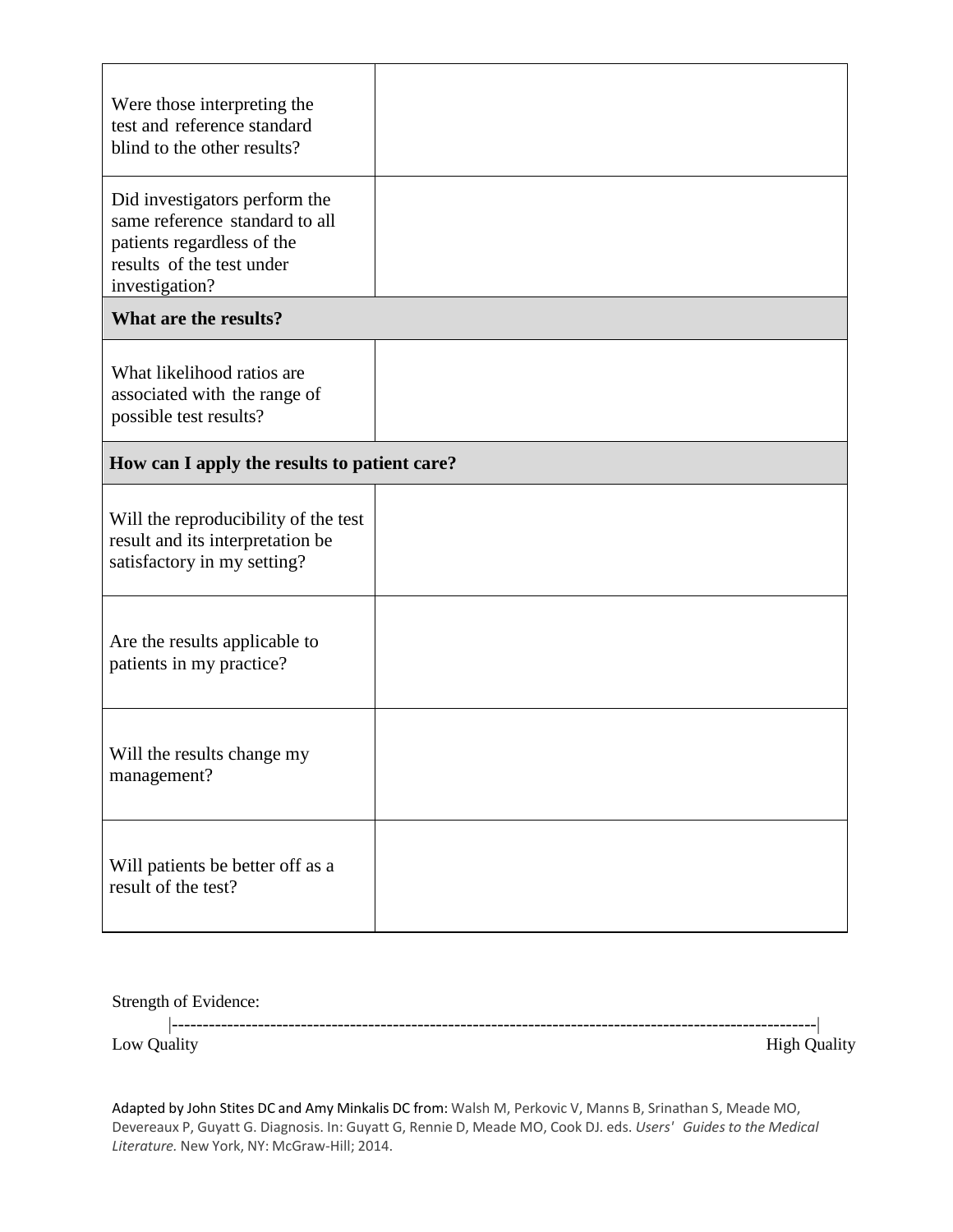

# **CRITICAL REVIEW FORM: DIAGNOSTIC TEST**

Identify and outline your clinical question in plain language:

Which patients with lower extremity and back pain have the clinical syndrome of lumbar spinal stenosis (LSS) and which do not?

#### Build a PICO:

| Lumbar spinal stenosis    |
|---------------------------|
| Electrodiagnostic testing |
| N/A                       |
| Accurate diagnosis        |

Databases Searched:

PubMed

Resource Acquired:

The sensitivity and specificity of electrodiagnostic testing for the clinical syndrome of lumbar spinal stenosis

| Are the results of the study valid?                             |                                                                                                                                                                                                                                                                                                                                                                                                                                                                                                                                                                                                                                                                                                                                                                     |  |  |
|-----------------------------------------------------------------|---------------------------------------------------------------------------------------------------------------------------------------------------------------------------------------------------------------------------------------------------------------------------------------------------------------------------------------------------------------------------------------------------------------------------------------------------------------------------------------------------------------------------------------------------------------------------------------------------------------------------------------------------------------------------------------------------------------------------------------------------------------------|--|--|
| Did participating patients present a<br>diagnostic uncertainty? | Limitations with the population include:<br>i) Asymptomatic people are irrelevant because we will use the test<br>in symptomatic patients. ii) trying to differentiate the symptomatic<br>with the target condition from those without. Of the 120<br>symptomatic, clinicians will be dealing with all those patients, not<br>just the sample of 36 in which the adjudicator could agree on the<br>diagnosis. Thus, the sample is very unrepresentative. Further, we<br>do not know if, in the patients without LSS, LSS was in the<br>clinicians' differential diagnosis. Finally, the exclusion of those<br>with a late diagnosis of polyneuropathy or myopathy is<br>problematic because clinicians would not know of those diagnoses<br>at the time of testing. |  |  |